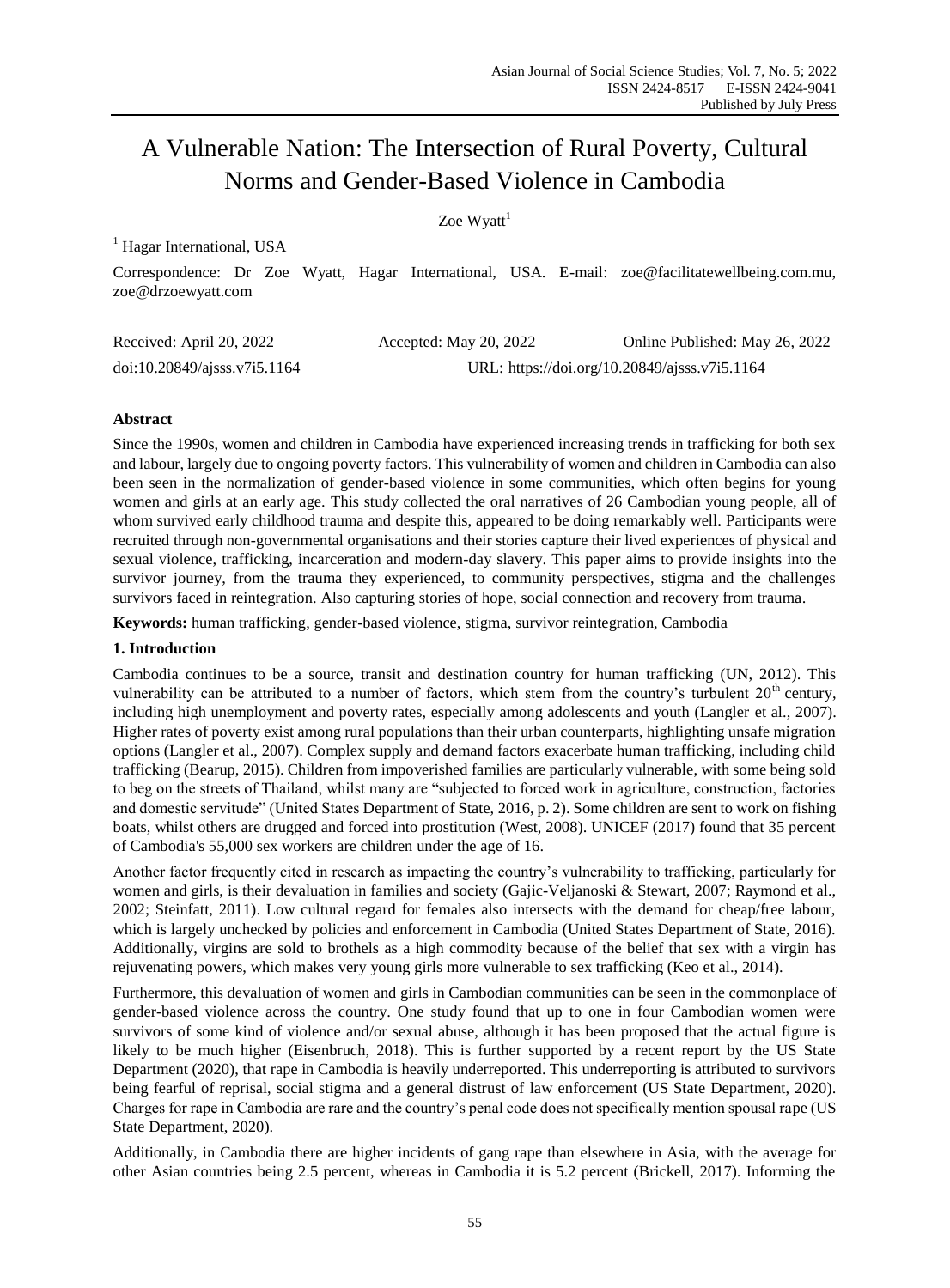normalisation of gender-based violence in Cambodia are the country's cultural standards and views on gender roles and equality, which underpin a societal acceptance of violence, particularly domestic violence (Jewkes & Morrell, 2010; Santana et al., 2006). Moreover, Cambodian traditions perpetuate the sociocultural norm of the women being the one to blame in instances of domestic violence (Eisenbruch, 2018). A national survey conducted by the World Bank (2019) revealed that over a quarter of women in Cambodia had experienced domestic violence. In Cambodian tradition, there is a cultural precedent of women being subservient and inferior to men (Brickell, 2008; Jewkes & Morrell, 2010; Santana et al., 2006). This tradition is then combined with the Cambodian domestic ideal of *samroh samroul* meaning "to smooth over and seek harmony" (Brickell, 2017, p. 297), which complicates the issue of domestic violence. These customs around maintaining domestic harmony through individual silence have been shown to detract from improvements in domestic violence alleviation in Cambodia, as most Cambodian women who experience domestic violence do not seek help or report the issue (Eisenbruch, 2018).

Additionally, cultural gender traditions were taught to women in Cambodian schools until 2007 through the  $19<sup>th</sup>$ century poem *Chbab Srei* (Rules for Women), which emphasises the woman's role as obeying and respecting her male superiors including her spouse (Anderson & Grace, 2018; Ling & Austin, 2010; Mustakova-Possardt, 2014) by "keeping the fire in the house" (Brickell, 2017, p. 298). According to Brickell (2017), "this Cambodian Buddhist expression embodies the idea that in order to maintain a harmonious household, women are responsible for supressing three fires of potential conflict within the home- parents, husbands and 'others'" (p. 298). Furthermore, Mustakova-Possardt (2014) highlights a common Cambodian expression which encompasses gender inequality in cultural norms which states that, "men are gold and women are cloth." The implication of this expression is that once dirtied, gold can be polished back to its original state, while cloth cannot be cleaned once it is "soiled."

This cultural norm results in Cambodian girls who have been abused finding it more difficult to marry, as they are considered damaged goods (UNICEF, 2019). Additionally, women who defy the gender codes by becoming sex and/or entertainment workers are stereotyped as "bad" or "broken" women and are often regarded as subhuman (Hoefinger et al., 2017). While these women can sometimes rehabilitate their "tarnished" images through financially supporting their families, sex and entertainment workers are generally discriminated against by all facets of Cambodian society (Hoefinger et al., 2017). This in turn makes these women more vulnerable to sexual abuse and violence, which only further marginalises them (Mustakova-Possardt, 2014).

Furthermore, the Cambodian state continues to promote a strict gendered social order which upholds conservative, patriarchal Cambodian cultural traditions and social values in terms of gender roles is at odds with mainstream globalised popular culture. These two opposing cultural currents have resulted in the Cambodian state and Cambodian (male) elders' "moral panic around the 'loss of tradition' and 'Western influence,' both of which are seen to lead to immorality" (Hoefinger et al., 2017, p. 315) and "enormous emphasis [is still] placed on traditional marriage and children" (Hoefinger, et al., 2017, p. 317).

Within this cultural context, Cambodian women and children remain an extremely vulnerable to sexual abuse and violence. These survivors (particularly children who have experienced repeated, ongoing violence or complex trauma in early childhood) often develop defective coping skills, such as hyper-arousal and/or disassociation. There are gender differences in dysregulated behavioural responses of traumatised children. Outbursts, fighting and bullying are often associated with male trauma survivors, whilst silence, crying and not wanting anyone near them are often witnessed in young female survivors (Perry, 2007). One of the key elements in the trauma-informed literature around teaching children to self-regulate is the creation of a safe and predictable environment that mitigates a child reaching the "tipping point" for an emotional outburst (Brunzell et al., 2015; Wyatt et al., 2017). Perry and Szalavitz (2006) argue that whilst fear is the most common reason for the brain to shut down and disassociate, poverty, societal marginalisation, hunger, thirst and exhaustion can have a similar effect, resulting in individuals with above-average baseline levels of distress. Moreover, these individuals may maintain a continuous sense of disconnection from others and their environment long after the trauma event has taken place, even in the absence of a specific event in the present (van der Kolk, 2014).

This disconnection experienced by trauma survivors may be further exacerbated by sociocultural stigma by communities, which has been found to be an important contextual factor in Cambodian resilience studies (Link & Phelan, 2001; Mollica et al., 2014; Stamm et al., 2003; Zimmerman, 2014). Stigma disproportionately affects women in Cambodia due to its patriarchal society and traditional conceptions of gender (Henry et al., 2013; Khun, 2008; Miles et al., 2020). This cultural norm is evident in a commonly used expression in Cambodia which encourages married women to "be strong" in their marriages, even in the face of abuse and infidelity (Miles et al., 2014). Furthermore, a woman's choice to leave a violent and/or abusive marriage is further stigmatised; this is also based in traditional gender roles in Cambodia, which view the failing of the marriage as the fault of the wife (Miles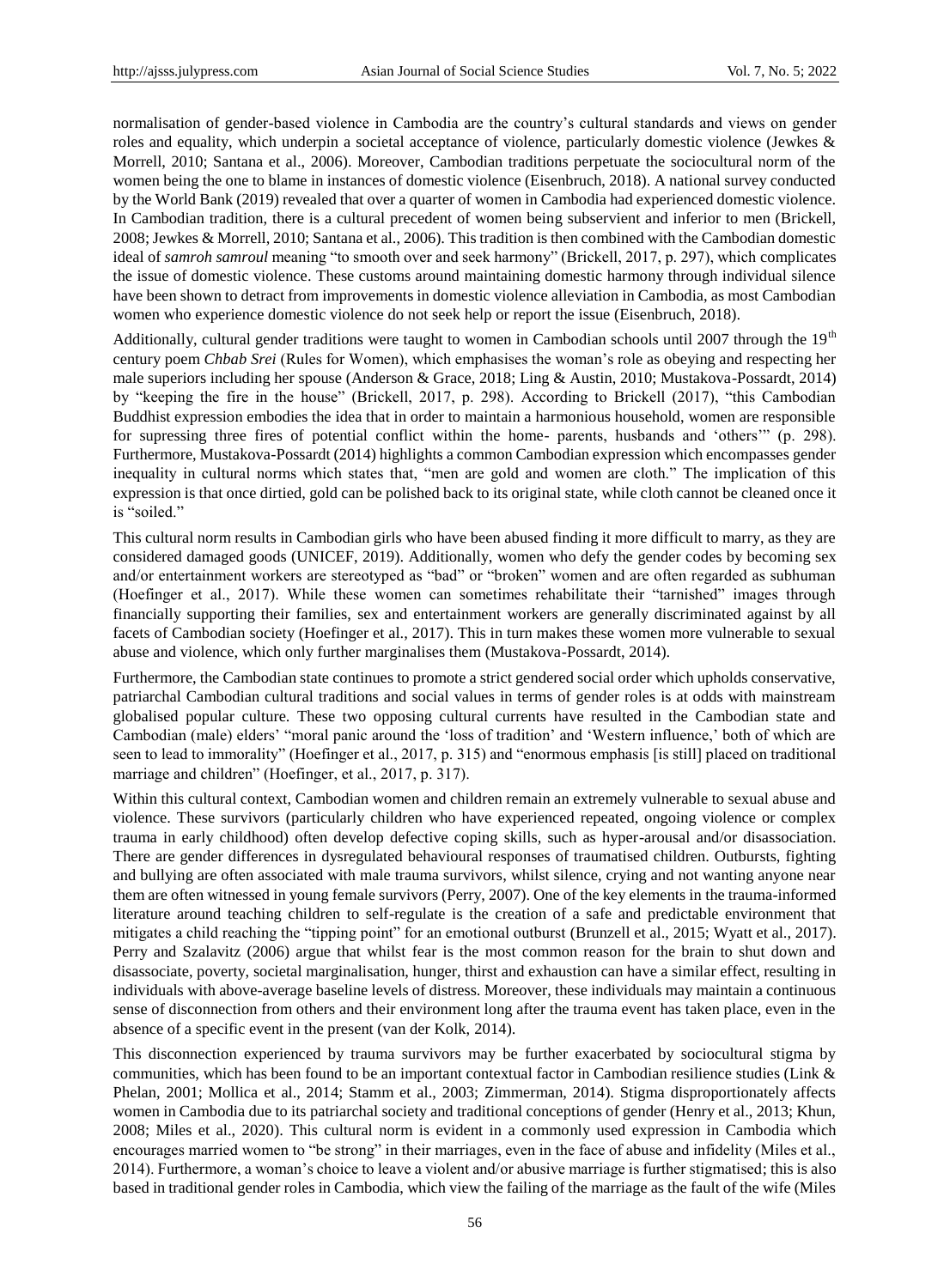et al., 2014). According to a study published by van der Keur (2014), 75 percent of Cambodians believe wives should be patient and endure domestic violence in order to keep a family together. Importantly, cultural influences and stigmas can adversely impact recovery of trauma survivors in Cambodia.

Link and Phelan (2001) argue that stigma has long-lasting adverse mental health consequences, whilst Zimmerman (2014) notes that stigma for survivors can lead to feelings of guilt and shame. Additionally, the results of the 10-year longitudinal study called the Butterfly Project by Chab Dai, conducted in Cambodia with reintegrated trafficking survivors, found that keeping a secret (out of fear of community perception) can be a significant strain on a survivor's mental and physical health (Miles et al., 2020). Research from the Butterfly Project provides contextual understanding of community and culture, especially in regard to recovery of trauma survivors and the challenges they face due to sociocultural stigma.

This body of research aids in understanding trauma symptoms and how trauma and resilience may present in Cambodian young people, particularly women and children with extensive histories of trauma. This research project sought to fill a gap in the literature, by further capturing the lived experiences of young people in Cambodia who had early life experiences of trafficking, incarceration and modern-day slavery. The findings presented in this article, are part of a wider body of work that explored trauma and resilience in a Cambodian context (Wyatt, 2021). The researcher is a member of the Australian Association of Social Workers and this Doctoral research sought and gained approval by Deakin University Human Research Ethics Committee and the Cambodian Ministry of Health prior to undertaking field research in 2019.

#### **2. Methodology**

This qualitative study interviewed 40 participants in total using a Grounded Theory (GT) approach and incorporated multiple data gathering instruments. The findings in the following section are presented through the lens of 26 trauma survivors aged between 18-30 who had been supported by NGOs. The remaining 14 interviews were conducted with key insiders from the child protection space and their narrative is captured in a wider body of work (Wyatt, 2021; Wyatt, 2022; Wyatt & Welton, 2022). For the purpose of this article, the focus will be on the 26 Cambodian young people, who had all experienced significant early childhood trauma.

Qualitative interviews of the trauma survivors were enhanced using a resilience scale and narrative timeline, outlined in the section below. The data set of participant narratives were coded according to GT principles, with the focus on the analysis of the biographical data collected through the interviews and participant timelines. Some of the lived experiences of gender-based violence and trafficking are captured in the voices of the young people interviewed for this study. This includes the hardships, significant relationships and opportunities of significance they have experienced, alongside strategies and resources they utilised to aid them in their recovery from trauma.

The sample was made up of the 26 young people, all with trauma histories that were recruited through three NGOs. Hagar International (Hagar), Flame Cambodia (Flame) and This Life Cambodia (TLC). These three NGOs were purposefully selected, given their work in the human rights space supporting young people with significant trauma in Cambodia, but in different contexts and capacities. Hagar supports women and children who have been trafficked and abused by providing a range of social and economic supports. Flame has an educational focus, working with children in impoverished areas and the slums of Phnom Penh. Whilst participants from TLC, were recruited from a program that supports children who have served time in an adult prison, often having extensive trauma histories prior to their incarceration.

Throughout the interview process, the researcher critically engaged with the production of knowledge providing a safe space for participants to share their experiences. One way to encourage a safe space with the trauma survivors specifically, was with the use of narrative timelines. This shifted the focus away from their trauma history or 'what happened' and towards 'what happened next?'. Therefore, the focus of the interviews was post-trauma and on their lives, meaningful relationships, access to work and opportunities provided by the NGOs, that perhaps was helpful for them. The use of timelines can enhance contextualisation of narratives, particularly when researching sensitive topics with marginalised groups (Ryan-Nicholls & Will, 2009). Kolar et al. (2015) argue that by asking open-ended questions through the use of a timeline, the emphasis is placed on participant narratives and reflexivity becomes a central practice in the construction and analysis of the interviews.

In addition to the timeline, the Cambodian translation of the 10-point Connor-Davidson Resilience Scale (Kh-CD-RISC-10) was used as an additional data collection method. A study that reviewed the reliability and validity of Kh-CD-RISC-10 found that although it did have good psychometric properties for Cambodian adolescents, the researchers questioned its generalisability in the wider Cambodian community (Duong & Hurst, 2016). However, utilizing a range of data collection methods was helpful to ensure the validity and reliability of results of this study. Following each interview, data merging occurred wherein quantitative data was reordered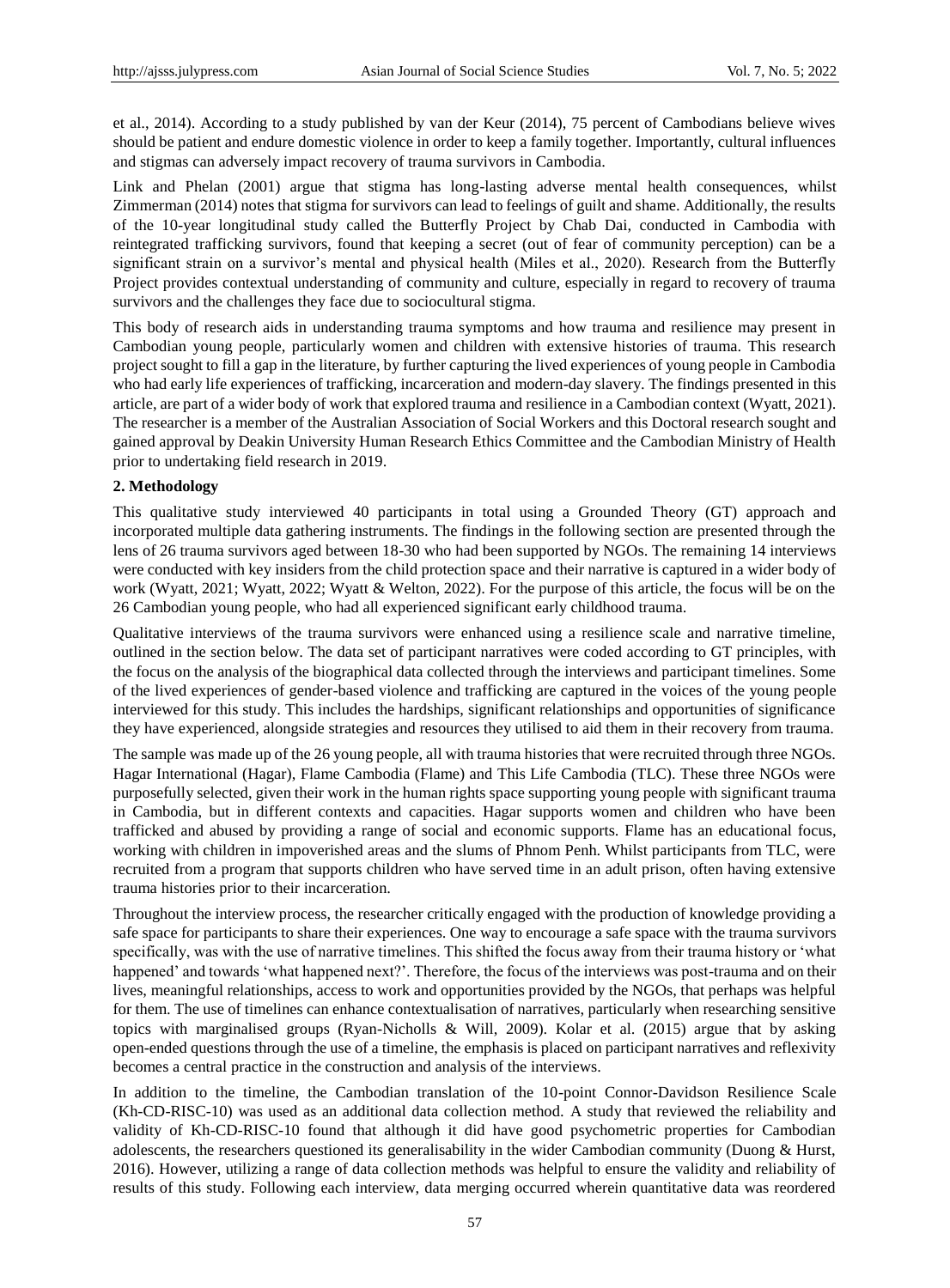alongside participant demographics to enable the researcher to use this information in conjunction with participant narratives.

## **3. Findings**

All of the young people lived through some type of trauma during childhood. The majority spent their early life in the provinces where violence and poverty were commonplace. Almost all participants had encountered child labour and hunger, as well as the death of a close family member. Most had experienced multiple forms of abuse and trauma—physical, sexual, emotional or psychological—by the time they were teenagers. A common theme among the trauma stories, although not shared by all, was the prevalence of human trafficking. However, there were differences in the types of trafficking (i.e., for labour or sexual exploitation), as well as the age at which individuals were trafficked. Some were trafficked as young as 4 years old, whereas others were trafficked in early adulthood.

*"I was 4 when my mum gave me to those people [for trafficking] who left me to the Chinese family. I cried for a few days because I miss her; I don"t know why she left me … They started to ask me to do housework such as clean the floor and do the other work. Because I was young, I could not do everything well, so they hit me, did not offer me the food. It was hard for me when I was young."* 

Both physical and sexual violence were commonplace in the early lives of the young people, even for those who had been trafficked often had experienced sexual abuse at the hands of a male family member as a child beforehand. Unfortunately, in many of these instances, other family members knew of the sexual abuse but because they were also experiencing abuse, they would not intervene. One participant, who was later sexually abused by her stepfather at age 9 before being trafficked for child labour in Cambodia by her mother later in life, detailed this failure of family intervention in her story. She described her living situation at age 8 and how she had shared her fear of her stepfather's bad intentions with her mother, who failed to intervene:

*"My stepfather had many friends, they always drank alcohol together, talking loudly in a big group. He did not want me to work, either. I suspected that my stepfather had a bad intention with me. He wanted to have sex with me, because when he was drunk, he tried to be close to my bed while I was sleeping. I told my mother this: "Papa is not really good to me. He has tried to be close to my sleeping bed at night." She replied, "Your papa is just worried about the mosquitoes biting you.""*

In the majority of cases where participants spoke of violence and/or sexual abuse, the abusers were known to them:

*"I was born in Kandal Province in Cambodia. I lived with only my mother. I haven"t seen my father since my birth. My mother always drank alcohol and would hit me when she felt upset, or bad, or got angry with me. I was so lonely because I did not have many friends. I also used to be hit by a young monk when I visited a pagoda at lunchtime. When I was small, I was often violated by others, which made me feel so afraid."* 

The young people who had been trafficked for child labour spoke of extensive physical violence at the hands of their perpetrators. Another participant who was sold to the owners of a restaurant at age 9 and slept on the floor under the sink in the kitchen when not working an 18-hour day, so she could hide from the sexual advances of another restaurant employee. Others were sold as "domestic helpers" to outside families, where severe physical abuse by their "employers" was common. As another participant described her experiences as a 7-year-old:

*"The second family I lived with gave me all the work in their house, to do everything for them as a house cleaner. Sometimes they hit me when I did not clean the floor. They hit every part of my body."*

In other instances, many of the young females lived in constant fear of violence. The threat of violence was part of their everyday life at home and in the community. Many of the female participants spoke of their overwhelming fear of men after multiple incidents of being sexually harassed, abused and in some instances raped by men in their lives starting at a young age.

*"While I think [my foster dad] as my dad, like … but until now, I feel scared of men. We"re girls, like, can be easily attacked."* 

Furthermore, many of the female participants reported that they felt threatened by men when in public places if unescorted by a male. One participant commented that because of her history of sexual abuse and being sex trafficked before the age of 12, she continues to distrust men, even in the context of her new foster family after NGO intervention. Another participant was repeatedly raped by her stepfather before the age of 10 and experienced extreme community stigmatisation and described her distrust of all men in adulthood. The narratives of the women illustrate how childhood abuse and trauma at the hands of men can have long-lasting effects in terms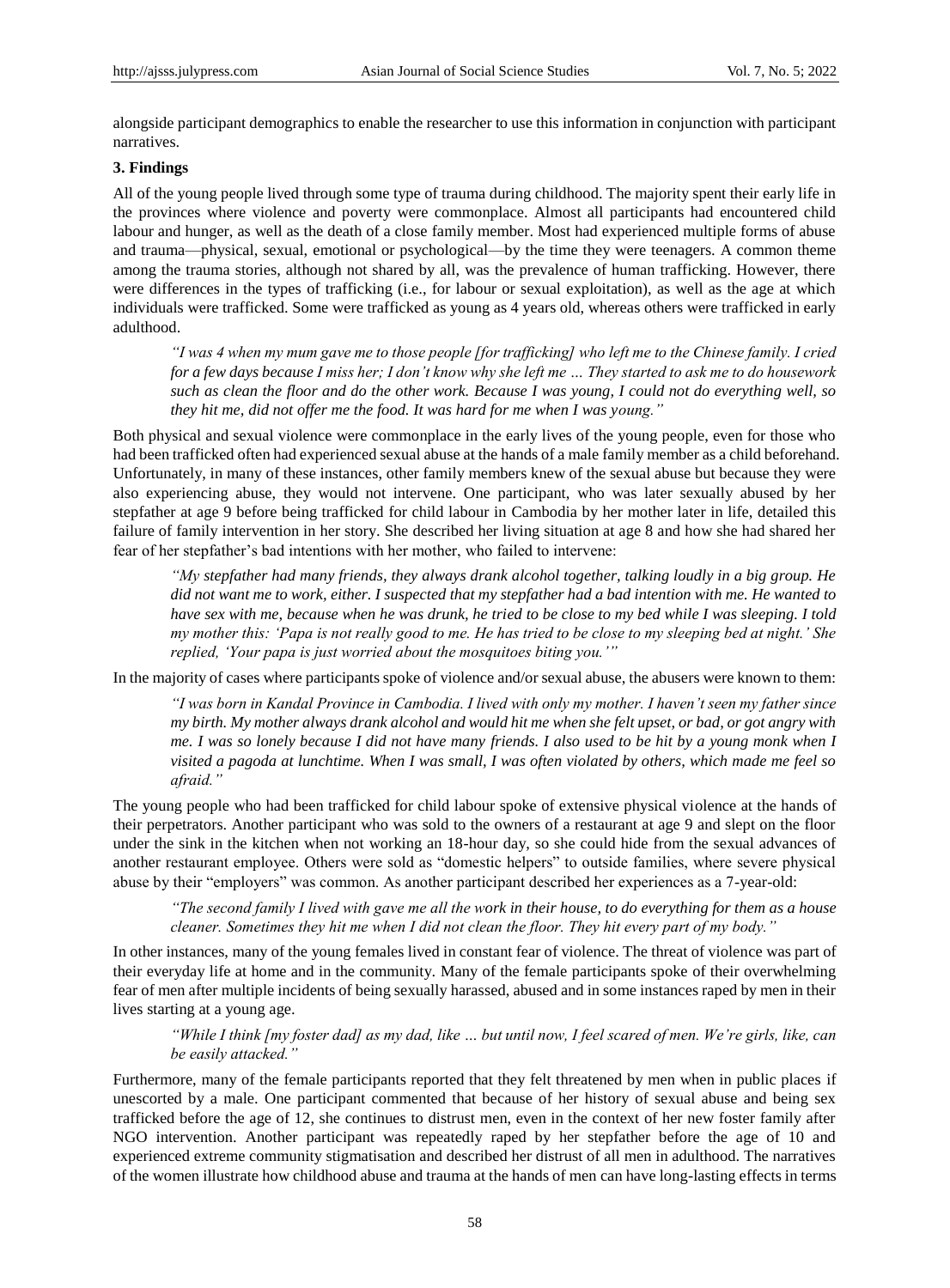of feelings of trust and sense of security in their heterosexual relationships, whether familial, platonic or romantic, later in life:

*"Adults become naughty. Men in my village use drugs, they steal chickens, they steal villagers" stuff, so it"s very unsafe. So, I feel unsafe in my heart too."* 

Many women reported feeling unsupported by their family and community due to their gender. This experience was more pronounced if the individual lacked a female caregiver in their family structure and became more profound if they had experienced sexual assault. One participant described feeling abandoned by her father in the years after the death of her mother when she was 8, and the subsequent rape by a man in the village when she was 10 years old:

*"When I moved to Phnom Penh [after NGO intervention], my father never helped me, or encouraged me at all, because I was a girl. Sometimes, when I met him once a month, he tried to escape from me."*

The young people spoke at length about their communities' perception that harassment, abuse and sexual trauma were the fault of the survivor, regardless of the girl's age at the time of the event. Many of the participants with sexual abuse histories talked about the importance of secrecy because of social stigma and harsh judgment by others and how hard it was to "keep a secret" in their close-knit Cambodian communities. Others had chosen to maintain their silence to keep the peace inside their family, especially if the abuse was at the hands of a family member, such as an uncle or a brother-in-law. Gossip about what had happened to them, victim-blaming and fear of future repercussions by the perpetrator were common themes among the female survivors:

*"At that time, in their mind, they thought like I was not a good lady after they knew my bad story with that guy. They looked down on me, discriminated me. They sometimes spoke behind my back from mouth to mouth about my story. Some villagers said I was the lady who intended to cause that trouble to happen, not that guy. Some of them didn"t even hate the guy."*

Some participants spoke of the cultural expectation of maintaing honour, especially family honour. This sometimes resulted in girls who had experienced sexual abuse at a young age having difficulties getting married when they were older because of how their communities perceived them. Because of this cultural influence of maintaing family honour, a few particiants with sex abuse trauma spoke of their families trying to marry them off (often to their abusers) to avoid gossip and family shame:

*"At that time, I just thought that because I felt like no one loved me anymore because my own parents wanted that marriage, because they were thinking about Khmer culture in which a girl and a boy who involved (had sex) should get married. Because they didn"t want to hear gossip from others."*

Some of the male participants were aware of the difficulties that females encountered in their steeply patriarchal society due to the rigid Cambodian traditional standards surrounding gender. The following reflection is from a male participant, who was orphaned in early childhood and spent many years living on the streets in Phnom Penh before being taken in by an NGO. Previously, his sister died when they were both young and he reflected upon how since she was female, once he was orphaned, he felt that she was better off dead instead of being alone and unprotected:

*"To be a girl, they don"t feel safe; they need someone to take care of them. They have to find something to make them be in a safe place, but for me, no problem. That"s why I"m sad. Sometimes, I miss my sister. I feel like if she were still alive, I'm sure I would take care of her well. But when I think again, I feel like she"s really lucky that she died, because there would be no one to take care of her. She might become a prostitute. She might sleep with a guy who had money. I mean, I miss her, but I"m also happy because it wouldn"t be good for her to grow up alone as a girl in a developing country. So, she died was for the best."*

The young people faced several challenges in addition to their primary trauma due to compounding stigma associated with their histories: sexual abuse; incarceration; being an "NGO kid" in the community; or for some, fitting several of these categories simultaneously. Not all participants felt rejected by their communities; some even found strength and support there, but many did not. Participants spoke of the challenge of gossip in their local Cambodian communities, where most members have known each other their whole lives.

There is a Cambodian expression *raksaa pleeng* which translates to "keep the fire," meaning to keep domestic problems (particularly those related to females) within the family, so the neighbours and the community do not know what is happening "inside the house." However, because of the close-knit aspect of rural communities, it can be difficult for young people to keep their trauma histories secret from others. For instance, all of the young people who had been incarcerated commented on stigma and community attitudes towards them after their release and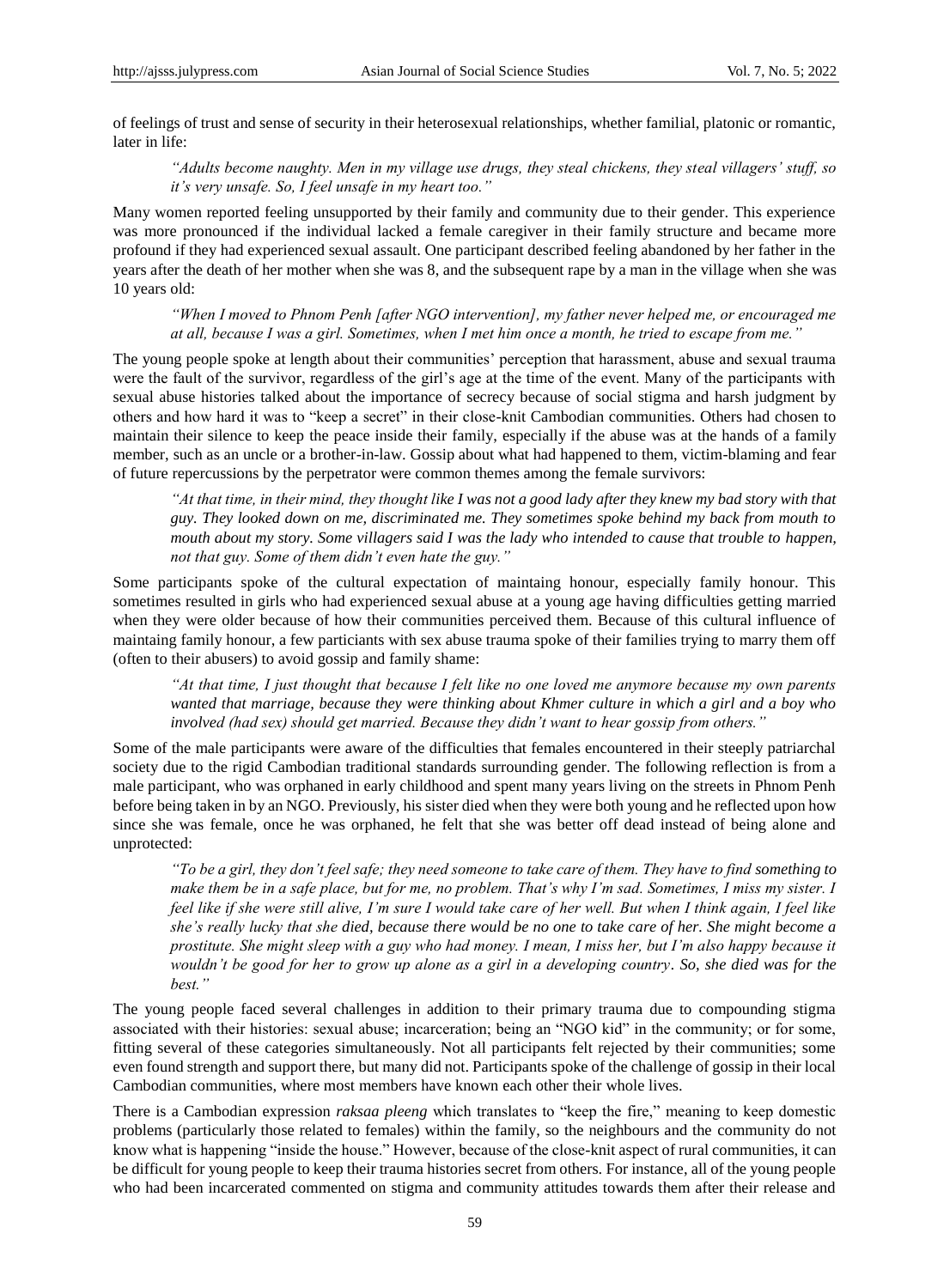return to their community. Of the younger group that had been incarcerated (ages 19–22 at the time of interview), reintegrating into their community became problematic especially when searching for employment, as everyone knew their histories. As this participant explains:

*"Like when I walk around, they wouldn"t let their children come close to me or wouldn"t let their children hang with me. Some friends I grew up with since little, but after I came out of jail, their parents wouldn't let them hang out with me."*

This practice of *raksaa pleeng* can also serve to mitigate stigma for some survivors by keeping their trauma a secret. This code of silence among immediate family members can often shield the family from further gossip. However, it is not always successful given the families' close proximity to others in the community, especially if the perpetrator is a member of the same community. One participant had been sexually abused for years by her uncle, who was 30 years her senior. She talked about when she told her father what had been happening to her:

*"My father was very angry, but because they did not want to put shame on us, he decided to ask my grandmother to arrange a marriage for that guy and me. At that time, I was just 14 years old. He said what happened to me; he"d still help and still love me. But it was a difficult situation for me because I hate [my uncle] and scared of him, so how can I get married to him? So, I think if they agreed to let me get married to him, I would commit suicide."* 

Several young people described variations of *raksaa pleeng*. Females spoke of the "fire" in terms of sexual and physical abuse at the hands of a family member and how seeking external support would result in them bringing shame and dishonour to their families. Males also spoke of the "fire" in terms of domestic problems entrusted to the family system to solve without outside help. All of these young people self-reported that they felt it was their responsibility to "contain the fire" and not tell anybody what was happening to keep the family's honour intact and social standing in the community. As this participant explains:

*"It is not so easy to trust. Especially in Cambodia, we have a lot of trauma from Khmer Rouge and we have proverb I try to translate to English, like we "did not bring our house story to the outside." In Khmer it means like if I translate it: don"t bring the fire inside to outside, everyone tries to keep it inside them."* 

While *raksaa pleeng* is a societal rule in Cambodia, there are some exceptions, as described by one participant about how her community supported her after she was attacked and raped on her way to school. After that event, the community banded together and walked alongside her so she could get to school safely, and they supported her in her education and dreams of going to university:

*"Some of my villagers knew my family story well. They encouraged me and also helped care about my security after my problem when I went to my school, as I am a little girl."*

Opportunities provided by the NGOs were critical to developing life skills and a way of generating an income for the young peoples' recovery. For the young people who were previously incarcerated, the family unit was paramount for their survival. Educational opportunities and independence are both themes that emerged strongly in the data. As one participant explained, he was given an opportunity to learn a skill when he was in jail, which he hoped he could use to earn an income and assist his family in surviving financially:

*"I was angry because of the time wasted [in jail], which would otherwise be for making an income to support my family and younger siblings. But after making friends, getting to learn from different organisations, my anger subsided. I took the chance as an opportunity to learn new skills. Once I"m out, I could help my family better."*

Many of the young people from the NGOs had secured scholarships to go on to university, yet appeared to be quite humble about their academic successes. Many believed that doing well in their studies was dependent on the educational opportunities they were provided, rather than contributing their successes to being gifted or special in any way. These participants saw education as a way out of extreme poverty, which was a shared experience of most of the young people interviewed:

*"Before, I noted that most girls in my village have low education due to their poverty and family issues. They just finished Grade 7 or 8. At that time, I also knew that no one in my family got a good education as the villagers, either. I wanted to help myself so that I could help others. I wanted to finish high school and enter a university someday."*

These findings capture the early lives of the young people within the context of Cambodian society and culture. Lived traumatic experiences and cultural factors both shaped the lives of the participants and informed their recovery. The behaviours, motivations and attitudes of the young people, which arose from their specific trauma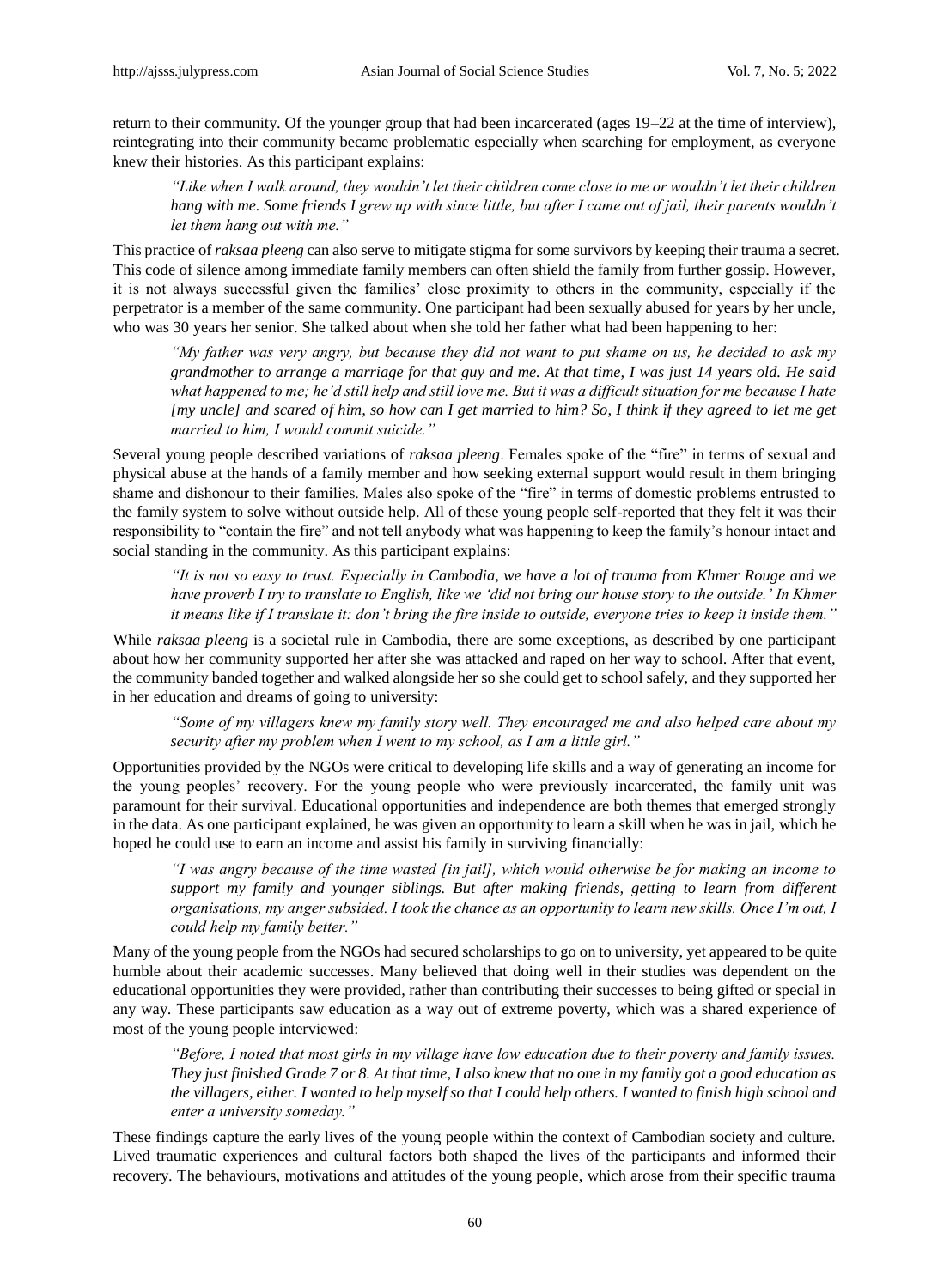histories and experiences, became clearer through their lens. The lived experiences of the young people captured through their narratives provide crucial background information for understanding what happened to them and the challenges of overcoming their circumstances.

#### **4. Discussion**

The findings presented in this article highlight the great tenacity of these young people to not only demonstrate resilience, but to in fact thrive when presented with opportunities, despite their early childhood trauma. Based on these findings, it could be argued that the ability to develop resilience is not just about rugged individualism, but also the connections and opportunities provided through the NGOs to access education and training, thus providing an avenue towards a better life. There are many interpretations of resilience in the aftermath of trauma, and much overlap of the various theoretical frameworks that conceptualise resilience. Yet one thing remains definitive: much can be gained from the insight and lived experiences of young people who have managed to do remarkably well, despite complex trauma situations. Within this network of relationships post-trauma the young people described, there appears to be real potential for the families, community and NGOs to positively influence their capacity to adapt and thrive in the face of adversity.

This is consistent with research from Harvard University Centre on the Developing Child (2015), which has conducted extensive research on resilience, identified common underpinning factors that enhance positive outcomes in children post-trauma. Harvard University refers to these counterbalancing factors as a means to "stack the scale" and optimise resilience across multiple contexts (National Scientific Council on the Developing Child, 2015, p. 5). These factors include: "facilitating supportive adult–child relationships; building a sense of self-efficacy and perceived control; providing opportunities to strengthen adaptive skills and self-regulatory capacities; and mobilizing sources of faith, hope and cultural traditions‖ (National Scientific Council on the Developing Child, 2015, p. 10).

Trauma history and personal struggles create a certain level of complexity, particularly when navigating discussing incidences of trauma and abuse, given Cambodian society's traditional preference for silence, which reinforces sociocultural stigma (Miles et al., 2020). Therefore, the relational wellbeing these young people established in the aftermath of trauma, is comprised of social interactions, community-based actions and interpersonal relationships which inform and reinforce social, political and cultural identities. The subjective dimension of wellbeing incorporates cultural values, norms and belief systems (White, 2009). This importantly accounts for notions of self, such as the following: trust; confidence; fears and aspirations; individual and collective hopes; and individual satisfaction or dissatisfaction (White, 2009).

The interaction of these dimensions in the creation of an individual's social wellbeing are illustrated in Figure 1 (White, 2009). All of these factors, interactions and dimensions, which shape a framework for social wellbeing, can inform the development of resilience in trauma survivors and have been utilised to understand the resilience of the Cambodian young people in this study.

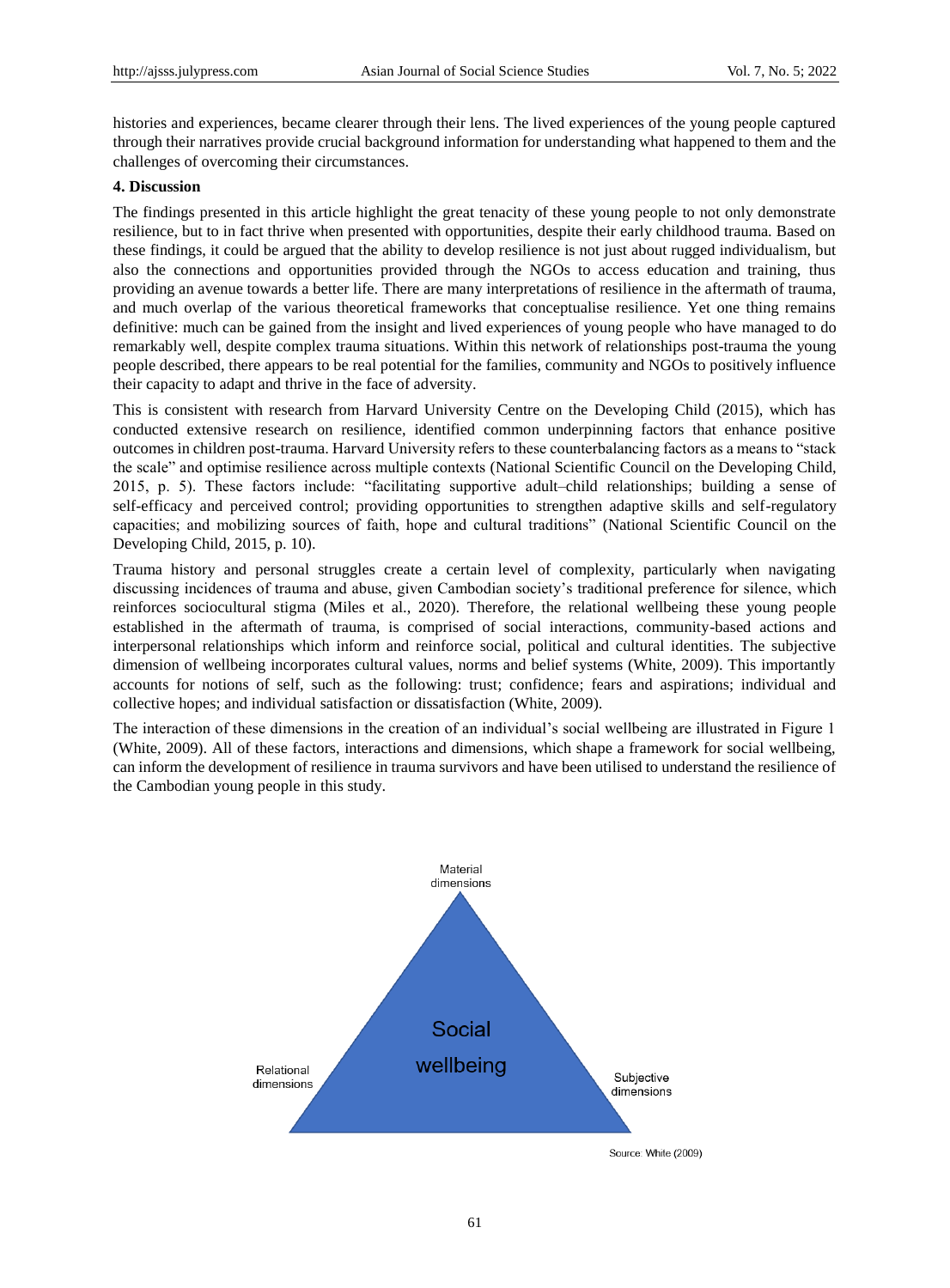Additionally, culture within local communities may help create a sense of identity and belonging for individuals that enable recovery from. trauma (Agger, 2015 & Greene, 2015). The tenacity of these young people who participated in this study, appeared to be fostered by a sense of defiance in the face of how Cambodian society may have labelled them. However, this was not true for all participants and the recovery of many women was further challenged by the weight of community stigma of being trafficked and/or sexually abused. Therefore, culture and community in the relational dimensions are factors underpinning individual resilience; however, their influences may be either positive or negative. Interestingly, many of the young women interviewed in this study described transforming the pain of societal stigma, into motivational drivers fuelling their ambition to positively adapt despite adversity.

Furthermore, a trauma survivor who has access to education may experience a sense of pride and/or satisfaction, or a feeling of fulfilment and accomplishment that further drives them to succeed in other areas of their life. Moreover, work has been found to be a primary source of identity for most adults post-trauma, supporting their wellbeing and sense of purpose, through a material dimension. Other Cambodian-based research has found that for successful recovery to occur, elements of individual economic empowerment for independent living must be also obtainable (Jarl et al., 2015). Furthermore, physical and emotional healing from trauma, needs to be seen in conjunction with employment, education and training opportunities for recovery to occur.

#### **5. Limitations and Further Research**

The study's aim was to contribute to the growing body of work in the field of resilience and recovery from trauma in Cambodia. It was also hoped that the knowledge generated might be used to further strengthen programs working with trauma survivors in cross-cultural settings. In terms of limitations for this study, the question now arises regarding transferability and the possibility of replicating this research with other Cambodians or other groups of traumatised young people in cross-cultural settings being supported by NGOs around the world. As it appeared that for survivors in this study, that their beliefs, practices and culture helped them recover, but further research is required to see if the findings could be generalised to the broader Cambodian context.

#### **6. Conclusion**

Cambodia is still challenged by high rates of poverty, marginalised groups, economic challenges and a range of cultural issues such as gender-based violence. Importantly, it appears that the country still struggles to emerge from the shadow of the Khmer Rouge, the effects of which are still felt in the country's youngest generation, particularly woman and children. Additionally, widespread rural poverty coinciding with a deeply patriarchal society that normalizes violence, has resulted in Cambodia's women and children being particularly vulnerable to trafficking and trauma. For these reasons, is it critical that the concepts of resilience and recovery from trauma are understood within the socio-political context of Cambodian culture. NGOs working with individuals and communities to challenge existing socio-cultural norms do have a role to play. However, it will take a widespread coordinated approach of all actors across Cambodia, including the government and law makers if we are to see perpetrators of violence being held accountable and long-term systemic change in community attitudes towards violence against women and children beginning to shift.

#### **Acknowledgements**

This study was part of a larger body of PhD research, aided by academic supervisors A/Prof Elizabeth Hoban and A/Prof Petra Staiger of Deakin University, Melbourne, Australia.

#### **References**

- Agger, I. (2015). Calming the mind: Healing after mass atrocity in Cambodia. *Transcultural Psychiatry, 52*(4), 543-560.
- Anderson, E., & Grace, K. (2018). From schoolgirls to "virtuous" Khmer women: Interrogating Chbab Srey and gender in Cambodian education policy. *Studies in Social Justice, 12*(2), 215-234. https://doi.org/10.26522/ssj.v12i2.1626
- Bearup, L. (2015). *Trafficking and protection: Theorising reintegration and defining success.* Doctoral dissertation, Deakin University.
- Brickell, K. (2008). "Fire in the House": Gendered experiences of drunkenness and violence in Siem Reap, Cambodia. *Geoforum, 39*(5), 1667-1675.
- Brickell, K. (2017). Violence against Women and Girls in Cambodia. In K. Brickell, & S. Springer (Eds.), *The Handbook of Contemporary Cambodia* (pp. 294-305). London and New York: Routledge.
- Brunzell, T., Stokes, H., & Waters, L. (2015). Trauma-informed positive education: Using positive psychology to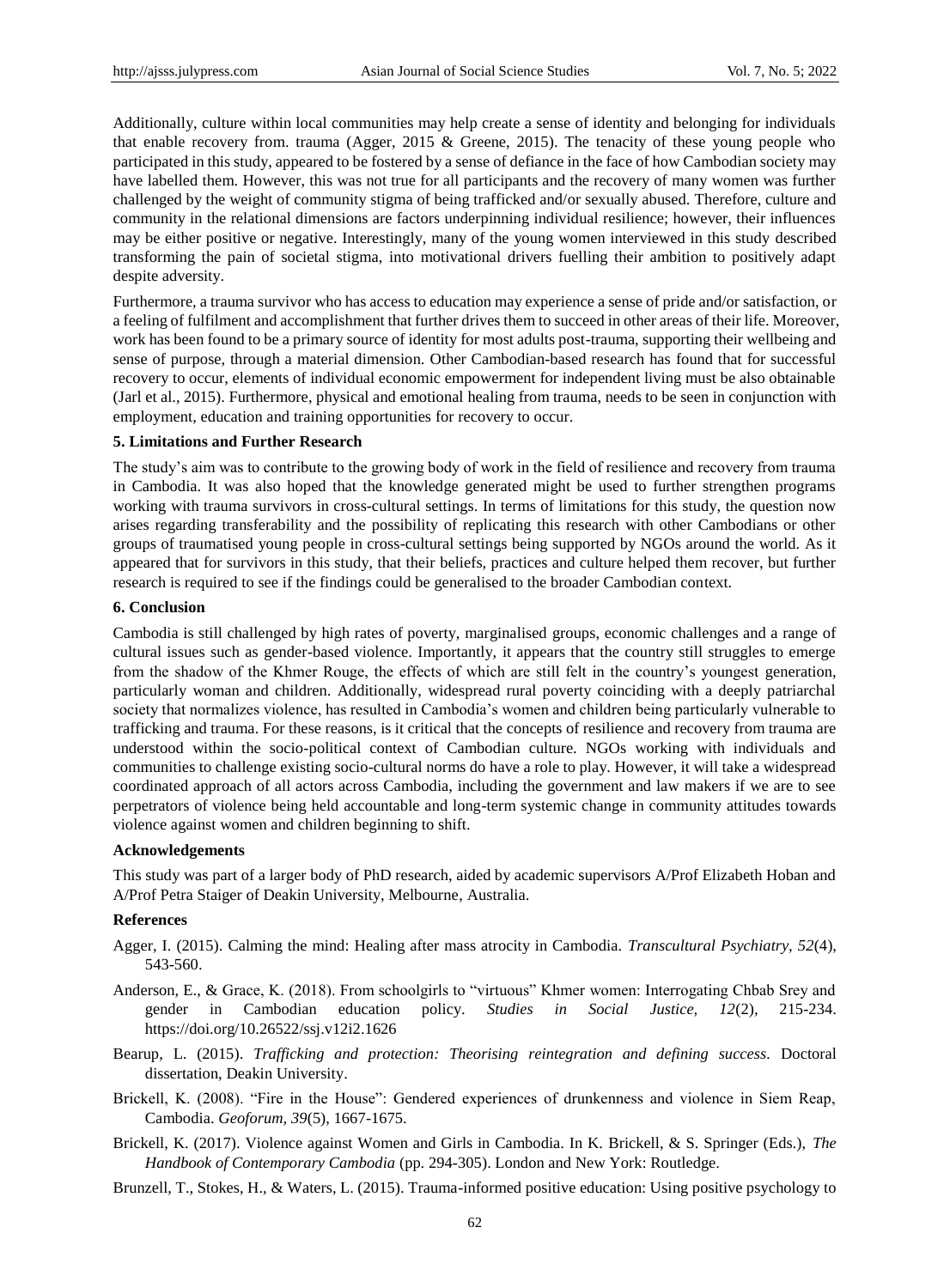strengthen vulnerable students. *Contemporary School Psychology, 20*, 63-83.

- Duong, C., & Hurst, C. (2016). Reliability and validity of the Khmer version of the 10-item Connor-Davidson Resilience Scale (Kh-CD-RISC10) in Cambodian adolescents. *BMC Research Notes, 9*, 297. https://doi.org/10.1186/s13104–016–2099-y
- Eisenbruch, M. (2018). The Cultural Epigenesis of Gender-Based Violence in Cambodia: Local and Buddhist Perspectives. *Cult Med Psychiatry*, *42*, 315-349.
- Gajic-Veljanoski, O., & Stewart, D. E. (2007). Women trafficked into prostitution: Determinants, human rights and health needs. *Transcultural Psychiatry, 44*(3), 338-358.
- Greene, R. (2015). Resilience and healing among Cambodian survivors of the Khmer Rouge regime. *Journal of Evidence-Informed Social Work, 12*(6), 579-87.
- Henry, K. E., Leifker, F. R., Blandon, A. Y., & Marshall, A. D. (2013). Gender differences in the impact of posttraumatic stress disorder symptoms on community couples' intimacy behaviors. *Journal of Family Psychology, 27*, 525-530. https://doi.org/10.1037/a0032890
- Hoefinger, H., Ly, P., & Srun, S (2017). Sex Politics and Moral Panics: LGBT Communities, Sex/Entertainment Works and Sexually Active Youth in Cambodia. In K. Brickell, & S. Springer (Eds.), *The Handbook of Contemporary Cambodia* (pp. 315-325). London and New York: Routledge.
- Jarl, J., Cantor-Graae, E., Chak, T., Sunbaunat, K., & Larsson, C. (2015). Trauma and poor mental health in relation to economic status: The case of Cambodia 35 years later. *PLoS ONE, 10*, 1-13. https://doi.org/10.1371/journal.pone.0136410
- Jewkes, R., & Morrell, R. (2010). Gender and sexuality: Emerging perspectives from the heterosexual epidemic in South Africa and implications for HIV risk and prevention. *Journal of the International AIDS Society, 13*(6). https://doi.org/10.1186/1758-2652-13-6
- Keo, C., Bouhours, T., Broadhurst, R., & Bouhours, B. (2014). Human trafficking and moral panic in Cambodia. *The ANNALS of the American Academy of Political and Social Science, 653*(1), 202-224.
- Khun, K. (2008). *Gender issues in Cambodia* [Conference session]. Asia Culture Forum, Royal University of Phnom Penh.
- Kolar, K., Ahmad, F., & Chan, L., & Erickson, P. (2015). Timeline mapping in qualitative interviews: A study of resilience with marginalized groups. *International Journal of Qualitative Methods, 14*, 13-32. https://doi.org/10.1177/160940691501400302
- Langler, B., Reimer, J. K., Sophea, S., & Montha, S. (2007, March). *The road home: Towards a model of reintegration and considerations for alternative care for children trafficked for sexual exploitation in Cambodia.* Hagar International; World Vision Cambodia. Retrieved from http://hagarinternational.org/international/files/The-Road-Home.pdf
- Ling, H., & Austin, A. (2010). *Asian American history and culture: An encyclopedia*. M. E. Sharpe.
- Link, P. G., & Phelan, J. C. (2001). Conceptualizing stigma. *Annual Review of Sociology, 27*, 363-385.
- Miles, S., Heang, S., Lim, V., Nhanh, C., & Sreang, P. (2014). *Butterfly methodology change: A reflection paper.* Chab Dai Coalition.
- Miles, S., Heang, S., Lim, V., Nhanh, C., & Sreang, P. (2020). *The Butterfly Longitudinal Research Project: End of year progress report 2020.* Chab Dai Coalition.
- Mollica, R. F., Brooks, R., Tor, S., Lopes-Cardozo, B., & Silove, D. (2014). The enduring mental health impact of mass violence: A community comparison study of Cambodian civilians living in Cambodia and Thailand. *International Journal of Social Psychiatry, 60*, 6-20. https://doi. org/10.1177/0020764012471597
- Mustakova-Possardt, E. (2014). *Toward a socially responsible psychology*. Springer.
- National Scientific Council on the Developing Child. (2015). *Supportive relationships and active skill-building strengthen the foundations of resilience* (Working Paper No. 13). Center on the Developing Child, Harvard University. Retrieved from www.developingchild.harvard.edu
- Perry, B. (2007). *Bonding and attachment in maltreated children: Consequences of emotional neglect in childhood.* The ChildTrauma Academy.
- Perry, B., & Szalavitz, M. (2006). *The boy who was raised as a dog and other stories from a child psychiatrist"s*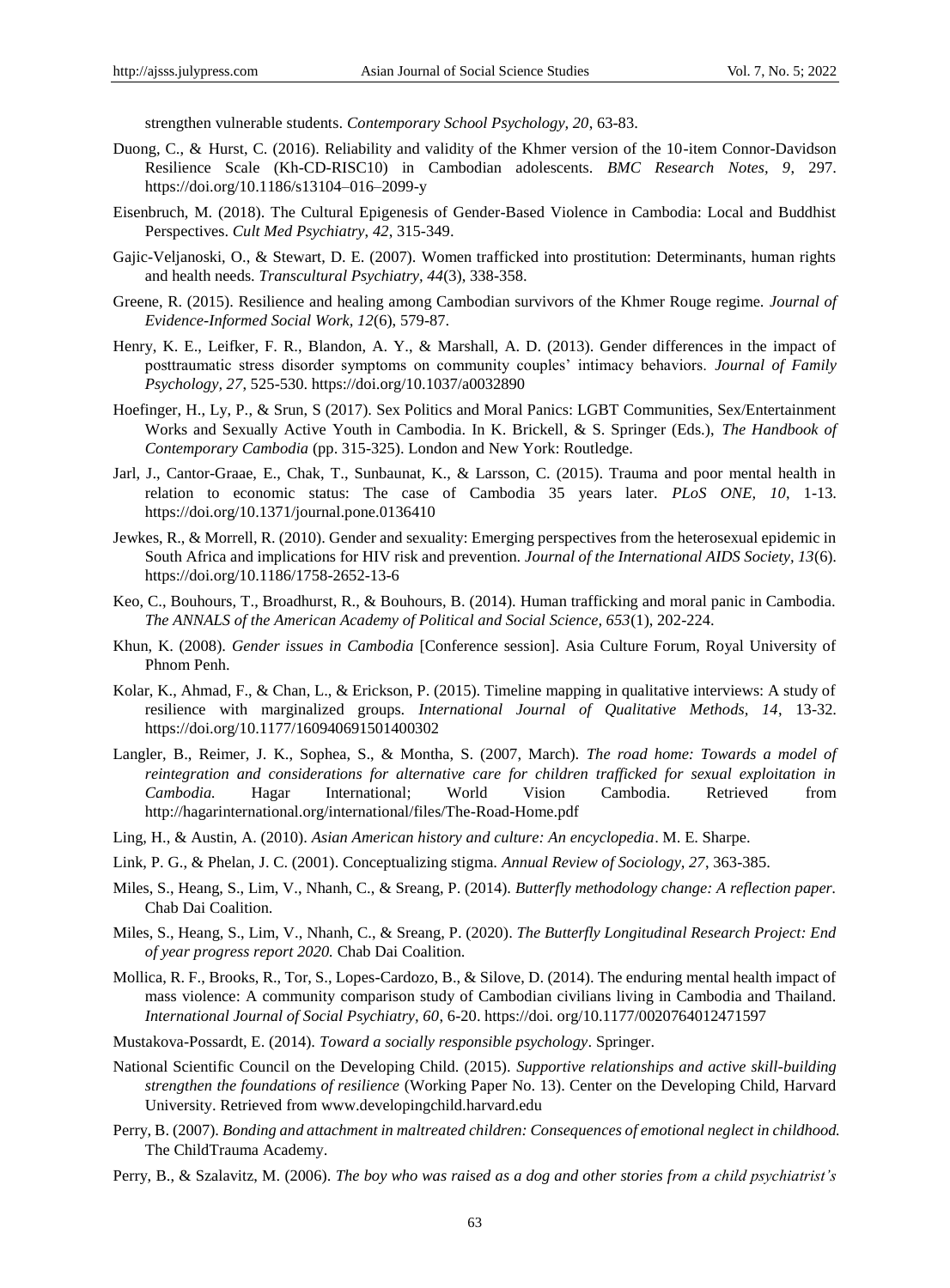*notebook: What traumatized children can teach us about loss, love and healing. Basic Books.* 

- Raymond, J., D'Cunha, J., Dzuhayatin, S., Hynes, H., Rodriguez, Z., & Santos, A. (2002). *A comparative study of women trafficked in the migration process: Patterns, profiles and health consequences of sexual exploitation in five countries.* Retrieved from http://action.web.ca/home/catw/attach/CATW%20Comparative%20Study%202002.pdf
- Ryan-Nicholls, K., & Will, C. (2009). Rigour in qualitative research: Mechanisms for control. *Nurse Researcher, 16*, 70-85. https://doi.org/10.7748/nr2009.04.16.3.70.c6947
- Santana, M., Raj, A., Decker, M., Marche, A., & Silverman, J. (2006). Masculine gender roles associated with increased sexual risk and intimate partner violence perpetration among young adult men. *Journal of Urban Health: Bulletin of the New York Academy of Medicine, 83*, 575-585. https://doi.org/10.1007/s11524-006-9061-6
- Stamm, B. H., Stamm, H. E., Hudnall, A. C., & Higson-Smith, C. (2003). Considering a theory of cultural trauma and loss. *Journal of Loss and Trauma, 9*, 89-111. https://doi.org/10.1080/15325020490255 412
- Steinfatt, T. M. (2011). *Measuring the extent of sex trafficking in Cambodia: 2008.* UNIAP. Retrieved from http://www.no-trafficking.org/reports\_docs/estimates/uniap\_cb\_estimates\_report.pdf
- UNICEF. (2017). *UNICEF in Cambodia Country Program.* Retrieved from https://www.unicef.org/cambodia/UNICEFCambodia\_2016–18\_overview.pdf
- UNICEF. (2019). *Child protection: UNICEF Country Programme 2019–2023, for every child, protection.*  Retrieved that the contract of the contract of the contract of the contract of the contract of the contract of the contract of the contract of the contract of the contract of the contract of the contract of the contract of

https://www.unicef.org/cambodia/media/2336/file/CountryProgramme\_Child%20Protection.pdf

- United Nations. (2012). *Working against trafficking through the multilateral system: A study of coordination between UN agencies at global, regional and national levels.* Ministry of Foreign Affairs. Retrieved from http://www.un.org/en/ga/president/67/issues/trafficking/Coordination%20Anti-Trafficking%20Report.pdf
- United States Department of State. (2016, June 30). *Trafficking in persons report: Cambodia*. Retrieved from https://www.refworld.org/docid/577f96266.html
- United States Department of State. (2020). *2020 Country Reports on Human Rights Practices: Cambodia*. Retrieved  $25<sup>th</sup>$  September  $2021$ , from https://www.state.gov/reports/2020-country-reports-on-human-rights-practices/cambodia/
- Van Der Keur, D. (2014). Legal and gender issues of marriage and divorce in Cambodia. *Cambodia Law and Policy Journal, 2*, 1-22.
- Van der Kolk, B. (2014). *The body keeps the score: Brain, mind, and body in the healing of trauma.* Viking.
- West, A. (2008). *Children on the move in South East Asia: Why child protection systems are needed.* Save The Children. **Retrieved** from **Retrieved** from **Retrieved** from *Retrieved* from *Retrieved* https://bettercarenetwork.org/sites/default/files/Children%20on%20the%20Move.pdf
- White, S. C. (2009). *Analyzing wellbeing: A framework for development practice.* University of Bath; Wellbeing in Developing Countries Research Group.
- World Bank. (2019). *Cambodia: Reducing poverty and sharing prosperity.* Retrieved from https://www.worldbank.org/en/results/2019/10/30/cambodia-reducing-poverty-and-sharing-prosperity
- Wyatt, Z (2021). Pathways of Resilience and Recovery from Trauma for Cambodian Young People. *Advances in Social Science and Culture, 3*(3), 80-98.
- Wyatt, Z. (2022). "I Am Not What Happened to Me, I Am What I Choose to Become" Walking the Journey with Cambodian Wounded Healers. *International Conference on Spirituality and Psychology [ICSP2022] Conference Proceedings*, April 2022.
- Wyatt, Z., & Welton, K. M. (2022). God and a 'Little Bit of Magic': Faith and Healing through the Lens of Cambodian Trauma Survivors. *International Journal of Social Science and Religion, 3*(1), 1-20.
- Wyatt, Z., Hoban, E., & Nowlin, M. (2017). Being trauma-informed in Cambodia: Practice considerations for professionals working with children and trauma. *International Journal of Social Studies and Humanities, 7*(7), 4420-448.
- Zimmerman, C. (2014). *Health and human trafficking in the Greater Mekong subregion: Findings from a survey of men, women and children in Cambodia, Thailand and Vietnam.* International Organisation for Migration;